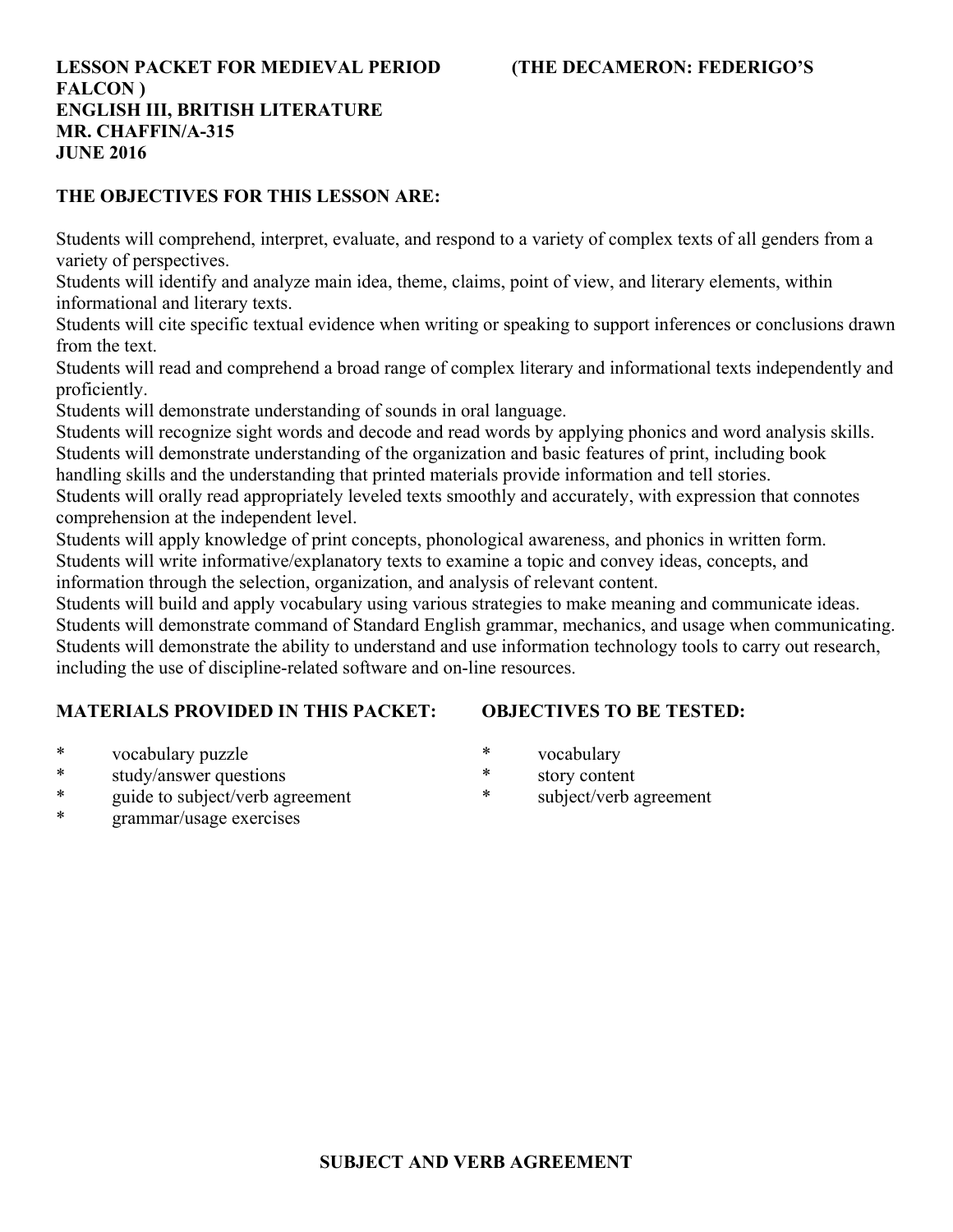## *by Neill J. Chaffin*

A verb must agree with its subject in number. If the subject is singular, then the verb must be singular. If the subject is plural, then the verb must be plural. This is why it is so important that you be able to accurately identify the subject in a sentence: if you mis-identify the subject, you may get the subject and verb out of agreement. It is also why you must be able to distinguish between singular and plural when dealing with collective nouns.

Except for the verb "to be", verbs in English are inflected only in the third person singular and only in the present tense. That is, the form of the verb is the same except when its subject is in the third person singular:

| I walk            | I think            | I believe            |
|-------------------|--------------------|----------------------|
| you walk          | you think          | you believe          |
| he, she, it walks | he, she, it thinks | he, she, it believes |
| we walk           | we think           | we believe           |
| they walk         | they think         | they believe         |

Notice that there are only two forms: walk/walks, think/thinks, believe/believes. The -s ending is only in the third person singular.

## **The verb "to be" is highly irregular. There is a spelling oddity in "to have":**

| I am           | 1 was           | I have          |
|----------------|-----------------|-----------------|
| you are        | you were        | you have        |
| he, she, it is | he, she, it was | he, she, it has |
| we are         | we were         | we have         |
| they are       | they were       | they have       |

For further examples of verb conjugation and subject and verb agreement, refer to your guide to verbs.

## **SPELLING THE THIRD PERSON SINGULAR INFLECTIONAL ENDING**

## **For most verbs, add -s:**

bring/brings, drink/drinks, talk/talks, write/writes

## **For verbs ending in a consonant and -y, change the -y to -I and add -es:**

carry/carries, cry/cries, bury/buries

## **For verbs ending in -ch, -s, -sh, -x, or -z, add -es:**

fix/fixes, latch/latches, cash/cashes, buzz/buzzes, miss/misses

## **SPECIAL AGREEMENT PROBLEMS**

**When forms of "to be" are used as helping verbs, only the spelling of the helping verb changes:**

I am walking, you are walking, he is walking, they are walking When forms of "to have" or "to do" are used as helping verbs, only the spelling of the helping verb **changes:**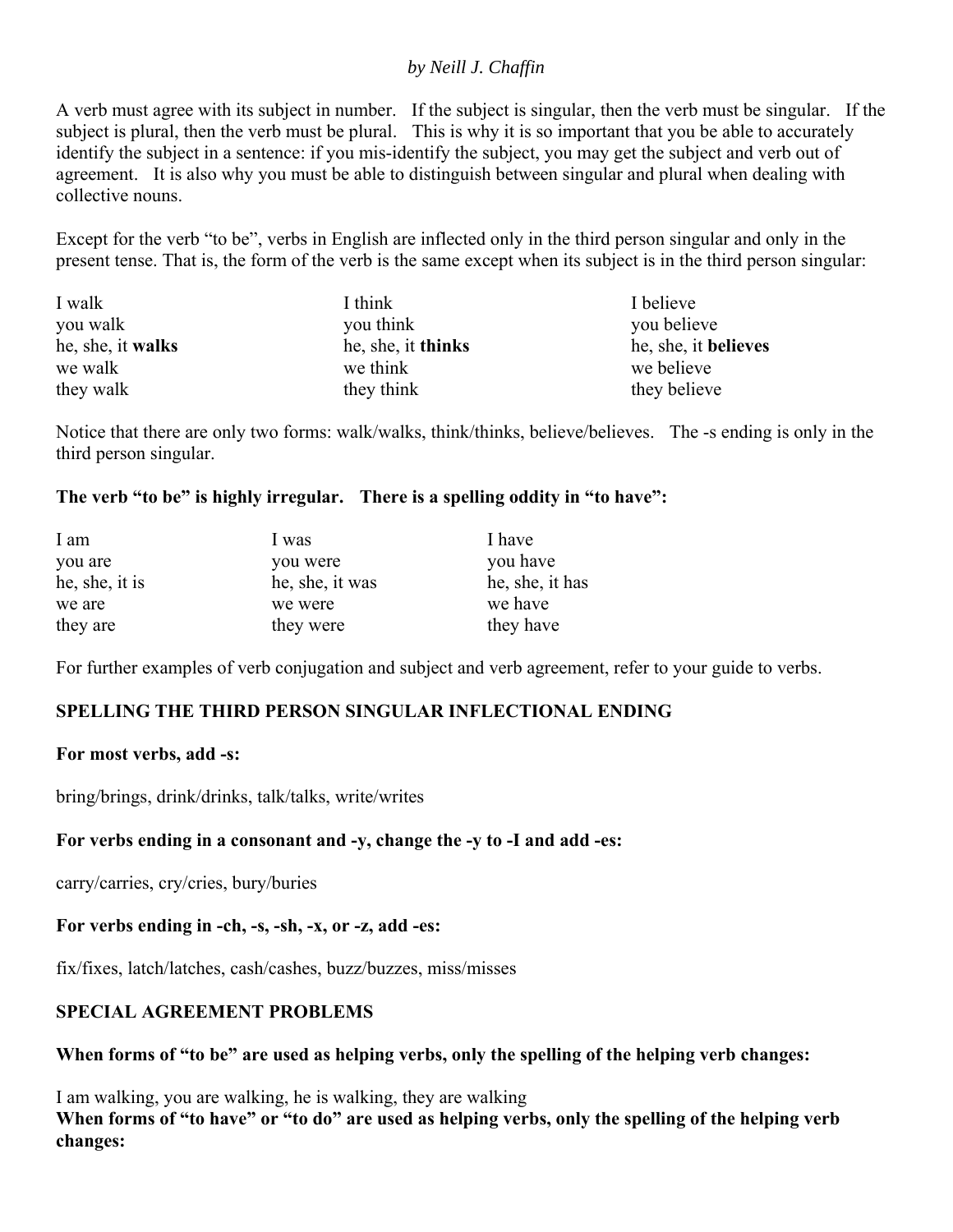I have eaten, he has eaten, we do work, it does work

## **When any of these verbs are combined with -n't to form a contraction, the above rules still apply; the contraction has no effect on inflection:**

I haven't eaten, he hasn't eaten, we don't work, it doesn't work

**When a subject is followed by a prepositional phrase, the phrase has nothing to do with subject and verb agreement except in the case of the five indefinite pronouns** *all, any, most, none***, and** *some***. The object of the phrase may determine if one of those pronouns is singular or plural, but the phrase will still not be the subject of the sentence.** 

| All of the work is done.      | All of the projects are done.     |
|-------------------------------|-----------------------------------|
| Some of the oatmeal is lumpy. | Some of the mattresses are lumpy. |

*Note that all and some are the subject of each of the above examples. They are made singular or plural by the object of the following phrase, but no part of a prepositional phrase can be the subject of a sentence.*

When a sentence begins with "here", "there" or "where", look elsewhere for the subject. These words **cannot be the subject of a sentence:**

| Here is the key to that lock. (key is the subject)     |                        |
|--------------------------------------------------------|------------------------|
| Where are they going now? <i>(they is the subject)</i> |                        |
| There you go again!                                    | $(you$ is the subject) |

**This is true even when "here", "there", or "where" are contracted with -s:**

| Here's the key to that lock. | (key is the subject)  |
|------------------------------|-----------------------|
| Where's the beef?            | (beef is the subject) |

**When a sentence is inverted order, there is no effect on subject and verb agreement. Sometimes it helps to put the sentence in regular order to make the subject easier to determine:**

Under the bridge raced the water. = The water raced under the bridge. *(water is the subject)*

**When a subject is compound, you must look at the conjunction to help determine subject and verb agreement. This is why you need to be able to recognize conjunctions.** 

## **When the conjunction is "and", or "both/and", the subject is** *usually* **plural, and thus the verb will be plural:**

The teacher and the student are talking. Both the teacher and the student are talking.

## **However, if both subjects name the same thing or person, then the subject and thus the verb are singular:**

The inventor and marketer of the new device is Mr. Haroldson. *(inventor and marketer are the same person)* **If, by frequent and close association, two things are now thought of as a single entity, then they may be considered singular and take a singular verb:**

| Peaches and cream is a favorite desert.          | (not "are")  |  |
|--------------------------------------------------|--------------|--|
| Macaroni and cheese was his least favorite dish. | (not "were") |  |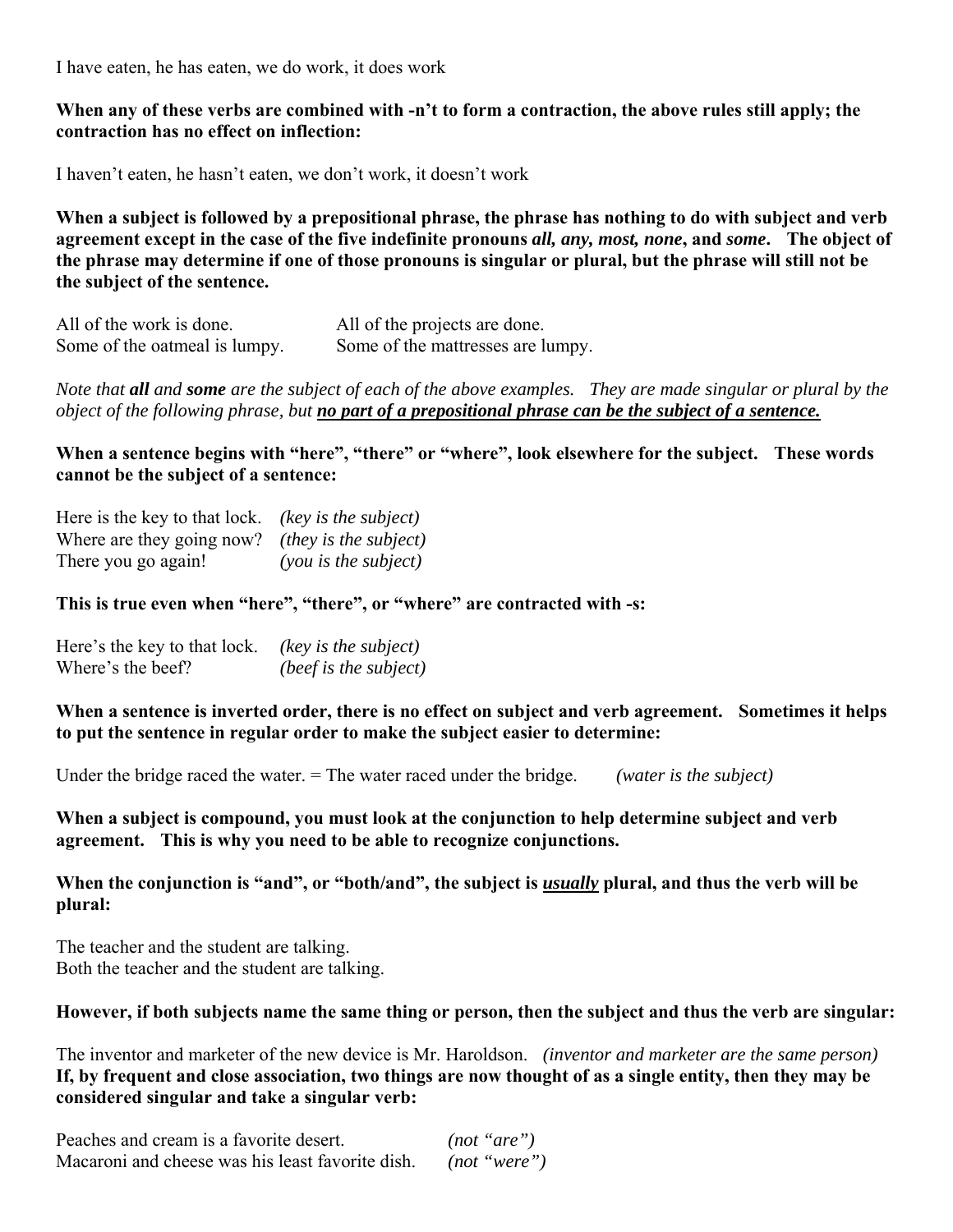Bacon and eggs makes a traditional breakfast. *(not "make")*

## When a subject is compound, and the conjunction is "or", "nor", "either/or", or "neither/nor", then **make the verb agree with the subject that is physically closer to the verb:**

| The desk or the tables go against the wall.        | ("tables" is closer to the verb, thus "go")        |
|----------------------------------------------------|----------------------------------------------------|
| The tables or the desk goes against the wall.      | $("desk"$ is closer to the verb, thus "goes")      |
| Either the birds or the guinea pig makes the mess. | ("guinea pig" is closer to the verb, thus "makes") |
| Either the guinea pig or the birds make the mess.  | ("birds" is closer to the verb, thus "make")       |

## **Know which indefinite pronouns are singular and which are plural. Remember particularly those five which can be either singular or plural (all, any, most, none, some). Make the verb agree:**

| Others are not at school today.   | (Others is plural, thus "are")                   |
|-----------------------------------|--------------------------------------------------|
| All of us are in the building.    | (All is made plural by "us", thus "are")         |
| All of it is in the building.     | (All is made singular by "it", thus "is")        |
| None of the workers are ready.    | (None is made plural by "workers", thus "are")   |
| Either of the boys is acceptable. | ( <i>Either is singular, thus</i> " <i>is</i> ") |
| Everybody goes to the auditorium. | (Everybody is singular, thus "goes")             |

*Note: Indefinite pronouns as subjects are often followed by an explanatory prepositional phrase. While the object of the phrase may determine if "all", "any", "most", "none" or "some" is singular or plural, no part of the prepositional phrase can be the subject of the sentence.*

**The verb in a command or imperative is never in the third person inflectional form:**

Everybody go to the auditorium. *(Compare this to the example above)* 

## **Collective nouns name a group of persons or things. The collective noun may be singular or plural. Look for clues in the sentence or by context. Make the verb agree:**

|                                            | The staff bring their laptop computers to the meeting with them. ("their" and "them" are plural; therefore, |
|--------------------------------------------|-------------------------------------------------------------------------------------------------------------|
|                                            | their antecedent "staff" must be plural and                                                                 |
|                                            | <i>thus the verb must be plural)</i>                                                                        |
| The staff attends a meeting every Tuesday. | (The staff is doing something as a single)                                                                  |
|                                            | entity; there is no reason to consider the                                                                  |
|                                            | word plural, thus "attends")                                                                                |
|                                            |                                                                                                             |

The staff arrive at differing times each day. *(The actions of the individuals are being considered; therefore, staff is plural and thus the verb is plural)*

#### **Amounts of time, money, weight, and measurement are** *usually* **singular:**

| Six hours is a long time to wait for a seat.   | $(Six$ hours is singular, thus "is")   |
|------------------------------------------------|----------------------------------------|
| Twelve tons is the weight limit on the bridge. | (Twelve tons is singular, thus "is")   |
| Six feet makes a long jump!                    | (Six feet is singular, thus "makes")   |
| Five dollars was too much to pay.              | (Five dollars is singular, thus "was") |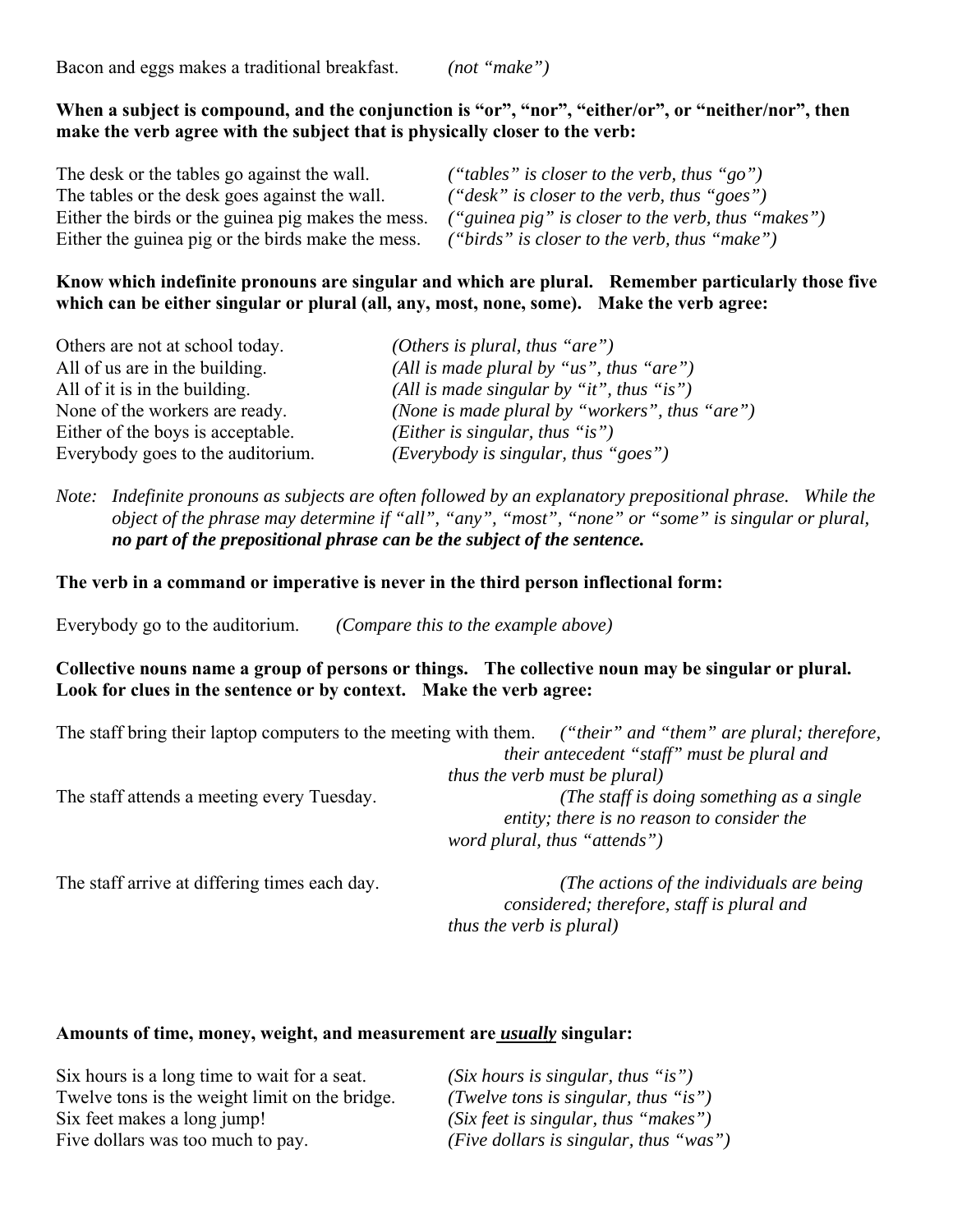## **Some nouns that end in -s are not really plural. Give them a singular verb:**

Mathematics is her favorite subject. *(you don't study "mathematic"; "mathematics" is not plural)* The news airs at five o'clock. *(you don't watch the "new"; "news" is not plural)* 

## **Some nouns that end in -s are given a plural verb even though they may name only a single item. Their singular and plural spelling is the same:**

| The scissors are on the desk. | (whether it is one scissors or six, the verb will be plural)               |
|-------------------------------|----------------------------------------------------------------------------|
| His pants are on fire.        | (even though "pants" is a single garment, it is still given a plural verb) |
| Their pants are on fire.      | ( <i>pants is plural in this sentence</i> )                                |

*Here are some of the words that are treated this way:*

tweezers, pliers, shorts, pants, scissors

## **Titles of companies and titles of books, poems, or the like, place-names, and names of countries are always singular:**

*The Arms of Krupp* is a book by William Manchester. "Trees" is a famous poem Johnson and Johnson is a pharmaceuticals company. The Netherlands is a country in Europe. Parker Brothers makes popular board games. The Great Plains is a major agricultural area.

## **THE SUBJUNCTIVE FORM**

## **In a complex sentence, when the action of the verb in the main clause permits, controls, or influences the verb in the dependent clause, then the verb may be in the subjunctive form:**

I insist that he does the work. *(no controlling influence: I am only saying that I am emphatically aware of him doing the work; thus "does" is in the usual indicative form)* I insist that he do the work. *(now I am demanding something of him, and that is a controlling influence that puts the verb in the dependent clause into the subjunctive "do")*

#### **EXERCISE ON SUBJECT AND VERB AGREEMENT**

*Directions: Choose the correct verb form:*

- 01. Both the truck and those new cars (belongs, belong) to the park department.
- 02. Neither the jewels nor that gold watch (are, is) part of the sale merchandise.
- 03. The scissors (lie, lies) on the top of the desk.
- 04. (Has, Have) any of the boys seen this report?
- 05. None of the lumber (are, is) of any use for this project.
- 06. Deep within the mine tunnels (sound, sounds) a loud steam-whistle.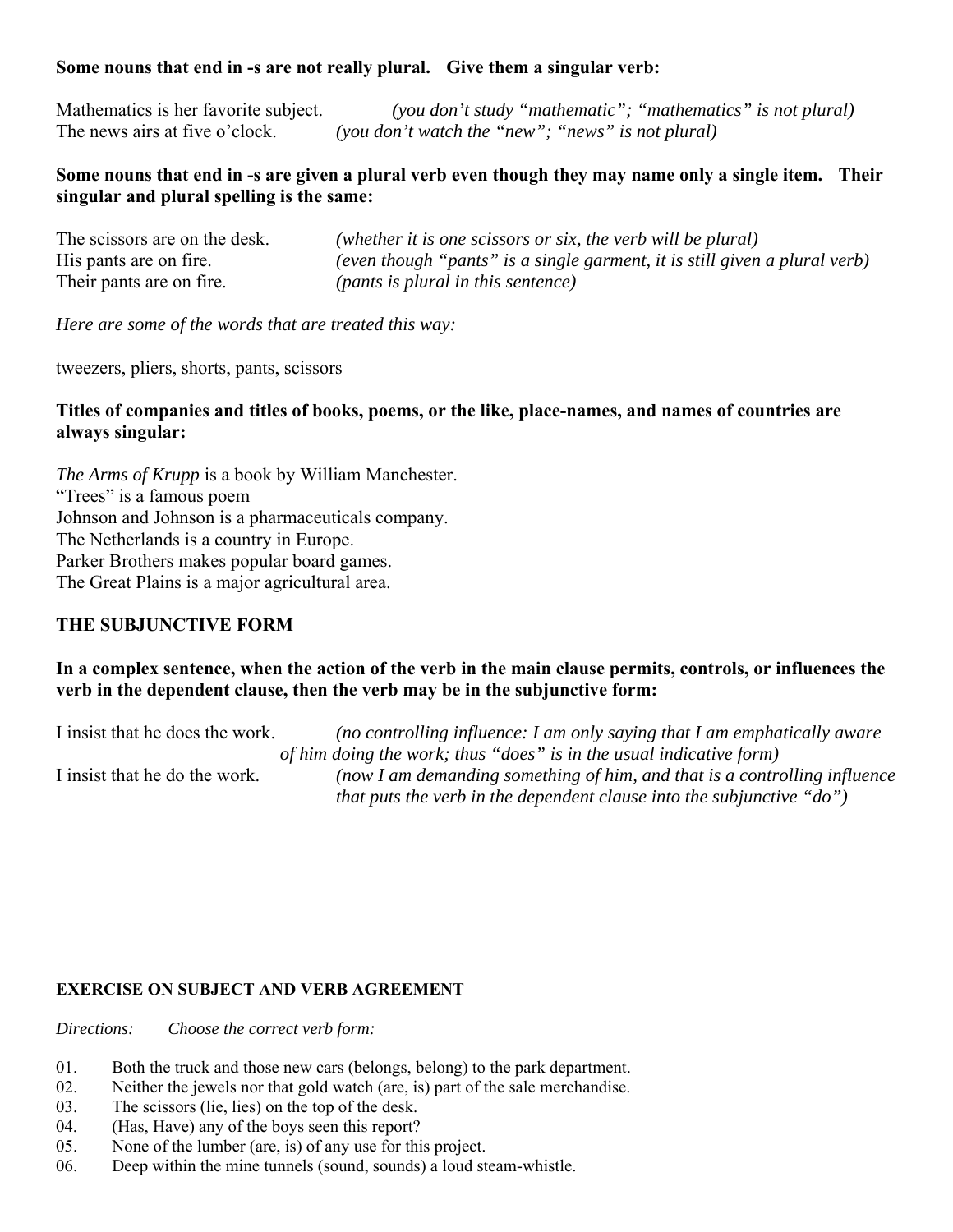- 07. The writer and arranger of this music (was, were) Dr. Whiteman.
- 08. *The Stories of the Greeks* is a book that (explain, explains) the myths of the ancient Greeks.
- 09. Either this book or those magazines (have, has) to go to the library.
- 10. Six hours (is, are) a long time to wait to see the doctor.
- 11. The orchestra (bring, brings) their instruments with them for the rehearsal.
- 12. The flock of birds (flies, fly) into the woods when the sun begins to set.
- 13. Not only the boys but the girls as well (go, goes) to the lunch room at noon.
- 14. Some of the work (need, needs) to be done before the weekend.
- 15. All of the projects (have, has) to be completed this month.
- 16. Everybody (goes, go) to the gym right now! It's an emergency!
- 17. Everybody (goes, go) to the gym when they finish eating.
- 18. Bacon and eggs (are, is) my favorite breakfast.
- 19. (Have, Has) any of the boys in the debate club won a prize in the contests?
- 20. None of the faculty (brings, bring) their computers with them to the faculty meetings.

## **EXERCISE ON SIMPLE SUBJECTS**

*Directions: Circle the simple subject(s); if a command, then write in the subject:*

- 01. The howling of the wolves was all around them. (1)
- 02. At a gap in the circle, a great wolf could be seen. (1)
- 03. Through the throat of one huge leader, Aragorn passed his sword with a thrust. (1)
- 04. Over the edge of the ridge dripped a trickle of water. (1)
- 05. Either Gandalf was astray, or the land had changed in recent years. (2)
- 06. The swords and knives of the defenders shone and flickered. (2)
- 07. Fling fuel on the fire! (1)
- 08. The last arrow of Legolas plunged burning into the heart of a great wolf-chieftain. (1)
- 09. Without warning a storm of howls broke out fierce and wild all about the camp. (1)
- 10. After a brief halt and a hasty meal, they went on. (1)

## **EXERCISE ON VERBS**

*Directions: Circle the verb or verb phrase:*

- 01. The howling of the wolves was all around them. (1)
- 02. At a gap in the circle, a great wolf could be seen. (3)
- 03. Through the throat of one huge leader Aragorn passed his sword with a thrust. (1)
- 04. Over the edge of the ridge dripped a trickle of water. (1)
- 05. Either Gandalf was astray, or the land had changed in recent years. (3)
- 06. The swords and knives of the defenders shone and flickered. (2)
- 07. Fling fuel on the fire! (1)
- 08. The last arrow of Legolas plunged burning into the heart of a great wolf-chieftain. (1)
- 09. Without warning a storm of howls broke out fierce and wild all about the camp. (1)
- 10. After a brief halt and a hasty meal, they went on. (1)

# **EXERCISE ON SUBJECT AND VERB AGREEMENT**

*Directions: Choose the correct verb form:*

- 01. Either of those shirts (fit, fits) me very well.
- 02. Neither of the drivers (is, are) properly licensed.
- 03. Each of the trucks (get, gets) good mileage.
- 04. Some of the flocks (spend, spends) the winter near the lake.
- 05. Few in this class (knows, know) how to weave baskets.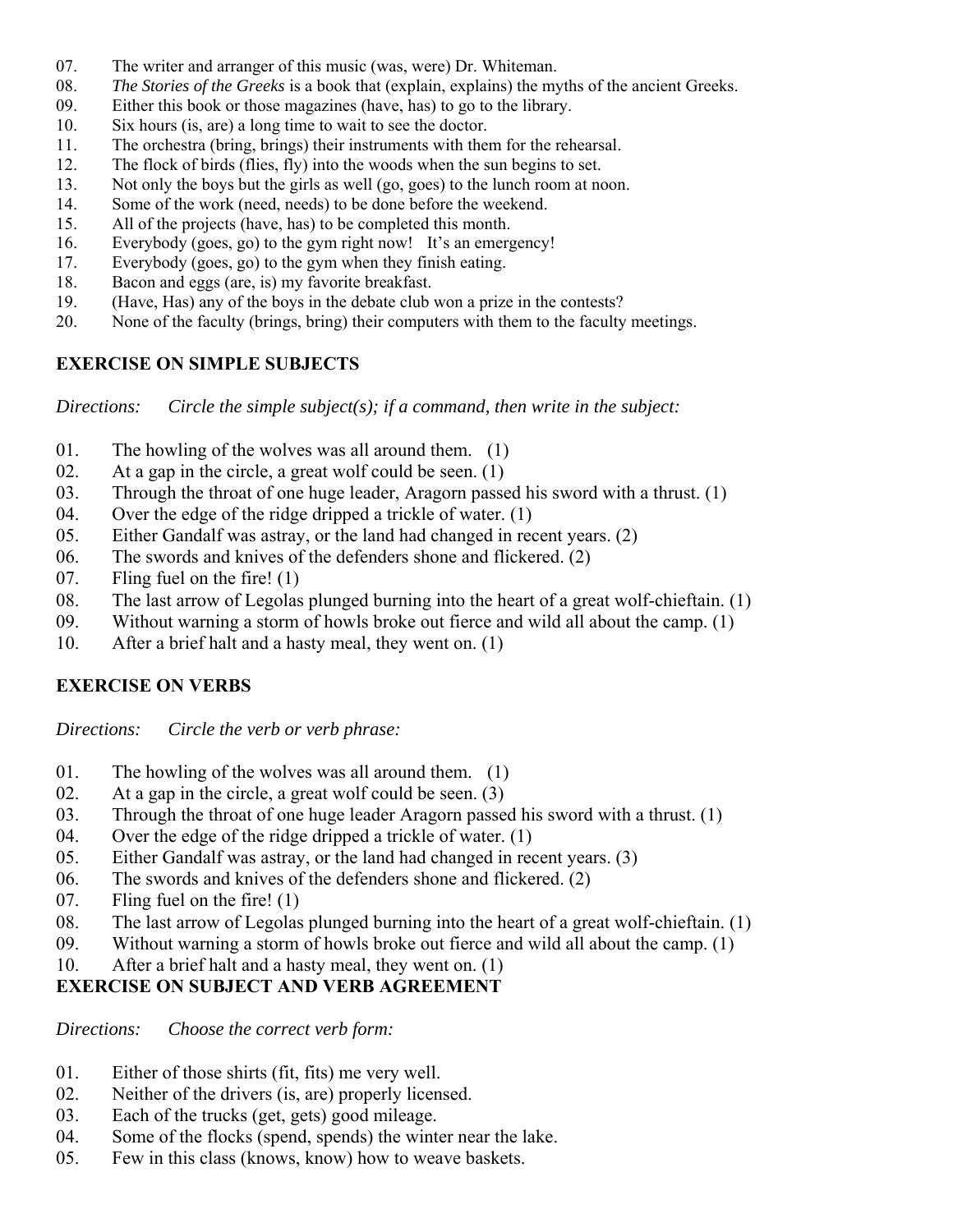- 06. Everyone in the room (has, have) to complete this assignment.
- 07. (Have, Has) either of the candidates made a speech here?
- 08. We found that one of the clocks (was, were) not chiming properly.
- 09. The chairs and the stools (were, was) moved to the wrong room.
- 10. Both the books and the magazines (belongs, belong) in the library.
- 11. Neither the cat nor the dogs (appears, appear) badly injured.
- 12. Either you or those two boys (needs, need) to watch for her.
- 13. Where (is, are) all of the spoons?
- 14. There (lie, lies) the pipes for the new drain line.
- 15. Down the street (move, moves) the parade floats.
- 16. All along the sides of the streets (lie, lies) huge piles of trash.
- 17. The water on the floors (make, makes) them slippery.
- 18. Macaroni and cheese (is, are) a popular side dish for dinner.
- 19. The council (disagree, disagrees) with each other over the issue.
- 20. The faculty (bring, brings) their computers with them to meetings.
- 21. Mathematics (was, were) her favorite subject.
- 22. Four quarts of milk (is, are) too much for that recipe.
- 23. Ten minutes in that class (bore, bores) me to death!
- 24. "By the Waters of Babylon" (is, are) a good short story.
- 25. The Antilles (is, are) an island group in the Caribbean Sea.
- 26. The United States (is, are) a large country of the Western Hemisphere.
- 27. He is one of the teachers who never (fails, fail) to turn in grades on time.
- 28. Mathis Brothers (sell, sells) a lot of furniture.
- 29. There (is, are) many parks in the city.
- 30. Above the horizon (rise, rises) tall dark clouds.
- 31. (Is, Are) economics your favorite class?
- 32. The teacher and lecturer for that class (are, is) Mr. Mackensen.
- 33. He is the one mechanic who always (get, gets) the job done right.

# **EXERCISE ON PRONOUN TYPE**

*Directions: Classify the bold-faced pronouns (personal, indefinite, reflexive, etc)*:

- 01. **It** will be a punishment for any of us to be left behind.
- 02. It will be a punishment for **any** of us to be left behind.
- 03. It will be a punishment for any of **us** to be left behind.
- 04. **You** do not yet know yourselves the strength of your own hearts.
- 05. You do not yet know **yourselves** the strength of your own hearts.
- 06. You do not yet know yourselves the strength of **your** own hearts.
- 07. Whether **they** are good or evil, or have nothing to do with us at all, we must go down at once.
- 08. Whether they are good or evil, or have **nothing** to do with us at all, we must go down at once.
- 09. Whether they are good or evil, or have nothing to do with **us** at all, we must go down at once.
- 10. Whether they are good or evil, or have nothing to do with us at **all**, we must go down at once.
- 11. Whether they are good or evil, or have nothing to do with us at all, **we** must go down at once.
- 12. If there are **any** to see, then I am at least revealed to them.
- 13. If there are any to see, then **I** am at least revealed to them.
- 14. If there are any to see, then I am at least revealed to **them**.
- 15. To **this** all of them agreed.
- 16. To this **all** of them agreed.
- 17. To this all of **them** agreed.
- 18. The wolf **one** hears is worse than the orc that one fears.
- 19. The wolf one hears is worse than the orc **that** one fears.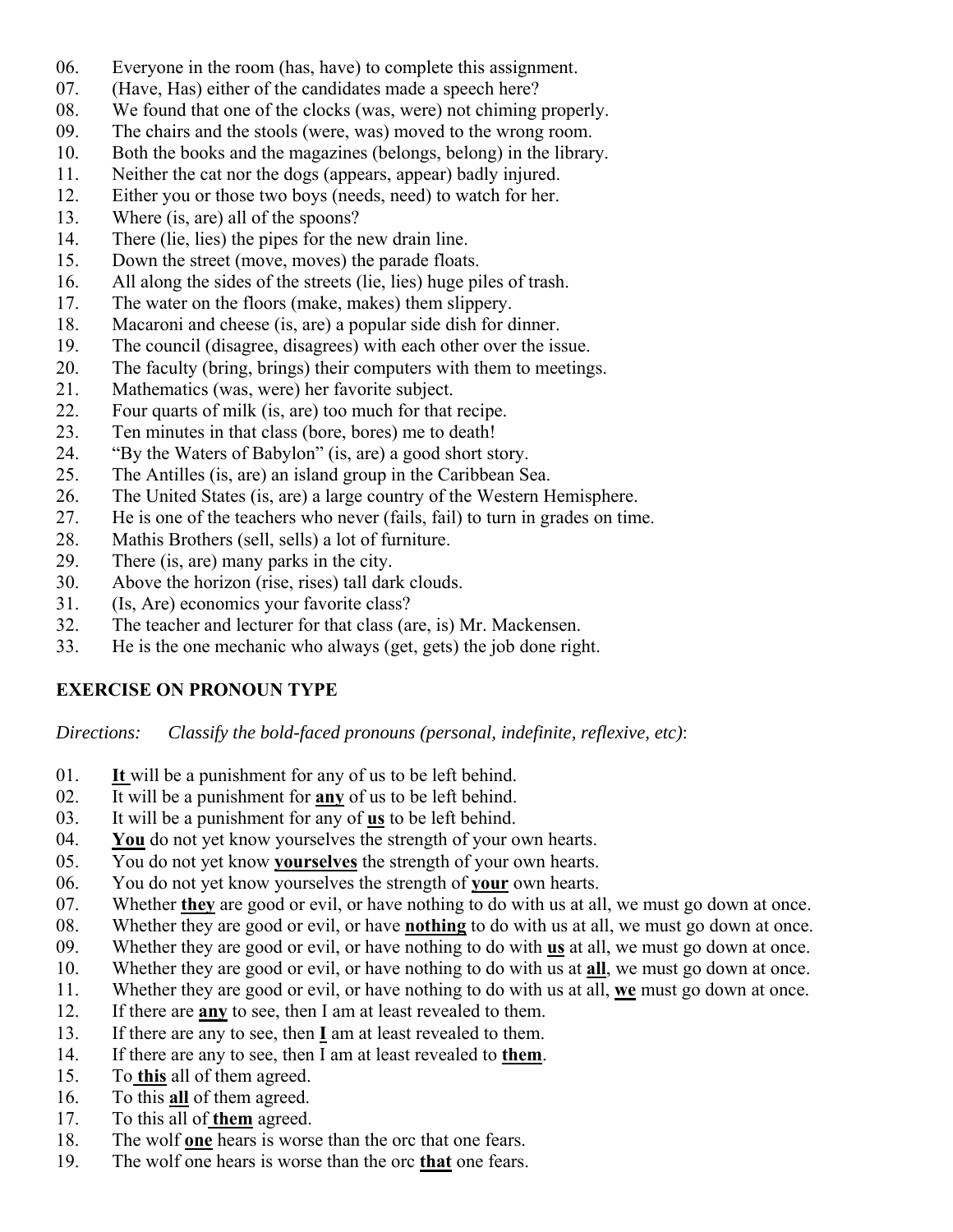- 20. **Whose** arrow hit first?
- 21. **Whom** did they mean?
- 22. Whom did **they** mean?
- 23. **Your** sword is on the ground; mine is in its scabbard.
- 24. Your sword is on the ground; **mine** is in its scabbard.
- 25. Your sword is on the ground; mine is in **its** scabbard.

## **EXERCISE ON NOUN AND PRONOUN USE**

*Directions: Tell how the bold-faced noun or pronoun is used (subject, direct object, etc.)*

- 01. The **howling** of the wolves was all around them.
- 02. At a **gap** in the circle, a great wolf could be seen.
- 03. Through the throat of one huge leader Aragorn passed his **sword** with a thrust.
- 04. Over the edge of the ridge dripped a **trickle** of water.
- 05. Either Gandalf was astray, or the **land** had changed in recent years.
- 06. The swords and knives of the **defenders** shone and flickered.
- 07. Fling **fuel** on the fire!
- 08. The last arrow of **Legolas** plunged burning into the heart of a great wolf-chieftain.
- 09. Without warning a **storm** of howls broke out fierce and wild all about the camp.
- 10. After a brief halt and a hasty **meal**, they went on.
- 11. They sent **me** a letter about the sale.
- 12. They sent me a **letter** about the sale.
- 13. They sent me a letter about the **sale**.
- 14. The **suspect** was a tall man with dark hair.
- 15. The suspect was a tall **man** with dark hair.
- 16. The suspect was a tall man with dark **hair**.
- 17. **She** was old and wrinkled, and she gave him the creeps as she talked to herself.
- 18. She was old and wrinkled, and she gave **him** the creeps as she talked to herself.
- 19. She was old and wrinkled, and she gave him the **creeps** as she talked to herself.
- 20. She was old and wrinkled, and she gave him the creeps as she talked to **herself**.
- 21. The **man** at the desk is the teacher for this class.
- 22. The man at the **desk** is the teacher for this class.
- 23. The man at the desk is the **teacher** for this class.
- 24. The man at the desk is the teacher for this **class.**
- 25. He finished the **test**.

## **EXERCISE ON PRONOUN FORM**

*Directions: Choose the correct pronoun form:*

- 01. The medicine works better for me than (she, her).
- 02. Both my mother and (her, she) work at the hardware store.
- 03. Either those boys or (us, we) must do the work.
- 04. That girl has more warts on her nose than (I, me).
- 05. The cameras showed us more clearly than (they, them).
- 06. (We, Us) teachers must write lesson plans each week.
- 07. The letter is meant for (those, them) who are in the club.
- 08. The workshop was for (we, us) teachers.
- 09. Have the men brought Jerry and (myself, me) the right tools?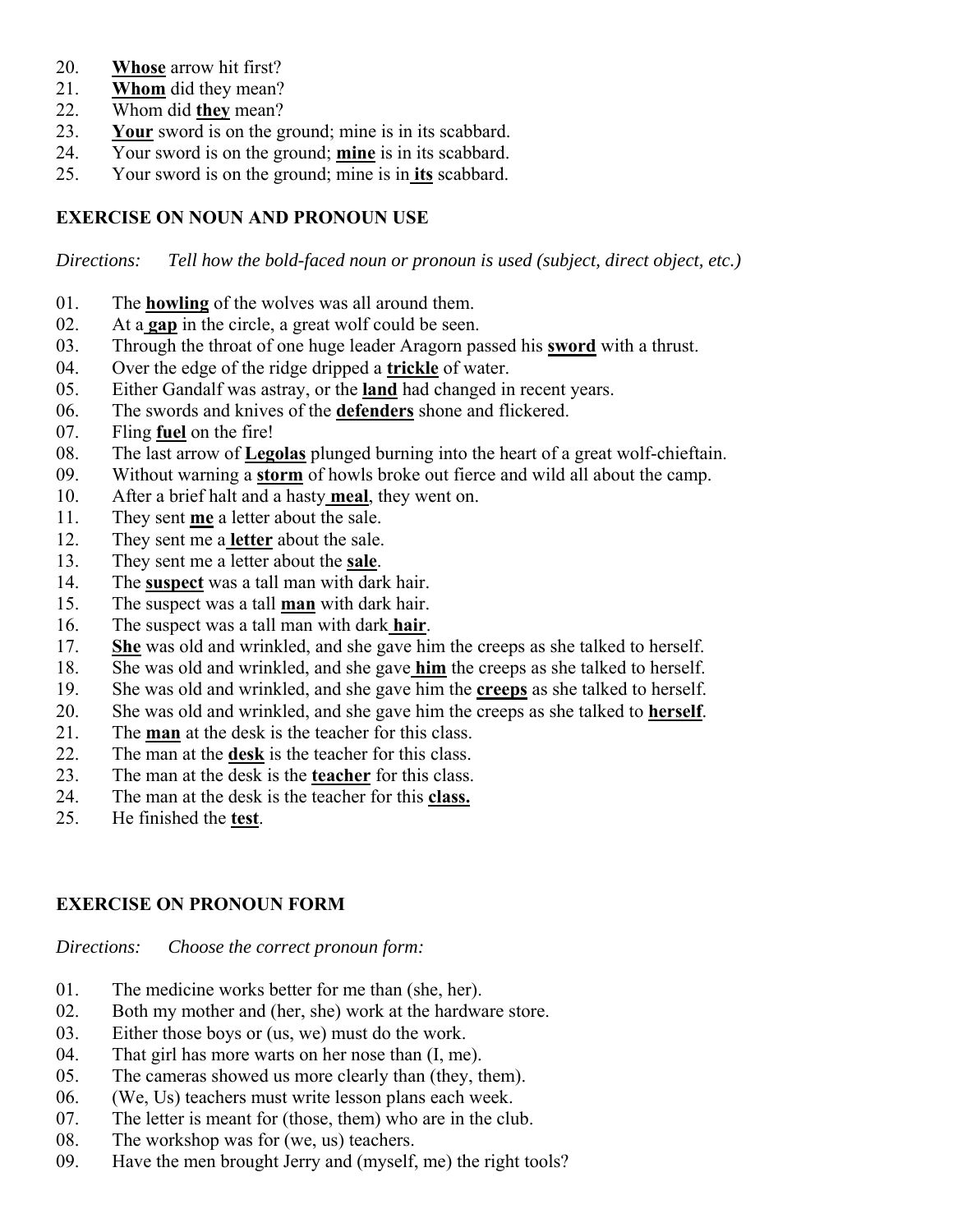- 10. Send photographs of your work to the manager and (she, her).
- 11. Nobody knew (who, whom) completed the work.
- 12. Nobody knew (who, whom) he had called.
- 13. (Whose, Who's) book is this?
- 14. (Whose, Who's) going to the movie with her?
- 15. (It's, Its) a dangerous thing to go out your door.
- 16. (It's, Its) fur carefully groomed, the cat slept on the shelf.
- 17. The best ones to do the work are (they, them).
- 18. The man you need to question is (him, he).
- 19. The packages were addressed to him and (me, myself).
- 20. Did he hurt (himself, hisself) on the job?
- 21. They bought (theirselves, themselves) a new car.
- 22. Did you guys get (yourself, yourselves) some dry clothes?
- 23. He was the man (who, whom) they saw.
- 24. (Who, Whom) did they hire to do the work?
- 25. The clocks on the wall were all (mines, mine).

# **EXERCISE ON PARTS OF SPEECH**

*Directions: Tell the part of speech of the bold-faced word (noun, pronoun, verb, etc.):*

- 01. **Honesty** and integrity are often considered the very best virtues.
- 02. Honesty **and** integrity are often considered the very best virtues.
- 03. Honesty and integrity **are** often **considered** the very best virtues.
- 04. Honesty and integrity are **often** considered the very best virtues.
- 05. Honesty and integrity are often considered **the** very best virtues.
- 06. Honesty and integrity are often considered the **very** best virtues.
- 07. Honesty and integrity are often considered the very **best** virtues.
- 08. Honesty and integrity are often considered the very best **virtues**.
- 09. **Wow!** That is the worst rat souffle that I have ever eaten!
- 10. Wow! **That** is the worst rat souffle that I have ever eaten!
- 11. Wow! That **is** the worst rat souffle that I have ever eaten!
- 12. Wow! That is **the** worst rat souffle that I have ever eaten!
- 13. Wow! That is the **worst** rat souffle that I have ever eaten!
- 14. Wow! That is the worst rat **souffle** that I have ever eaten!
- 15. Wow! That is the worst rat souffle **that** I have ever eaten!
- 16. Wow! That is the worst rat souffle that **I** have ever eaten!
- 17. Wow! That is the worst rat souffle that I **have** ever **eaten**!
- 18. Wow! That is the worst rat souffle that I have **ever** eaten!
- 19. Some **of** us walked to the store, but others stayed behind.
- 20. Some of us walked to the store, **but** others stayed behind.
- 21. Some of us walked to the store, but others **stayed** behind.
- 22. Some of us walked to the store, but others stayed **behind**.
- 23. Some of **us** walked to the store, but others stayed home.
- 24. **Some** of us walked to the store, but others stayed home.
- 25. Some of us walked to the store, but **others** stayed home.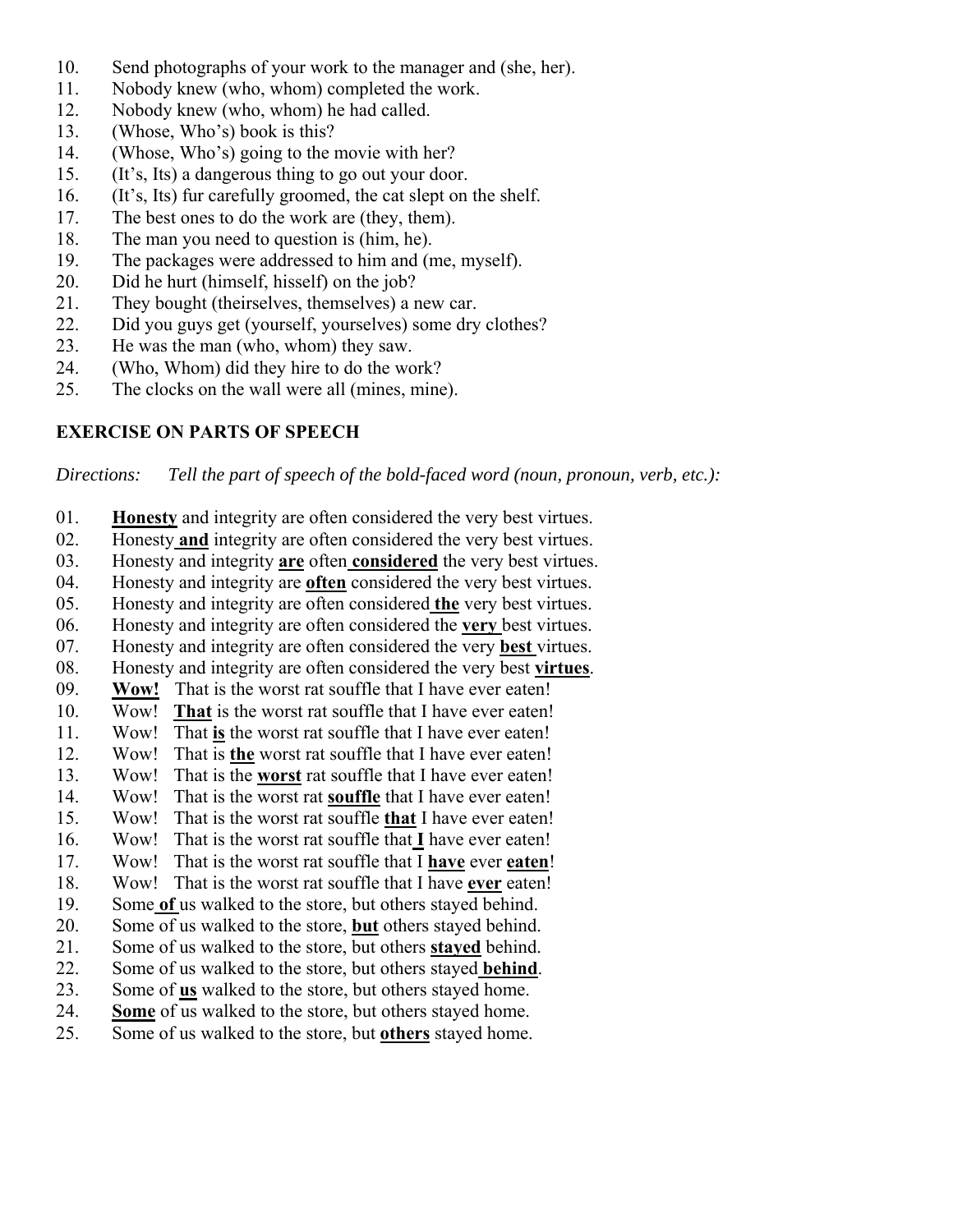## **VOCABULARY FEDERIGO'S FALCON**

*Directions: Match the definition to the word by writing the letter of the definition in front of the word:*

- 01. aback
- 02. abundance
- 03. accompanied
- 04. anguish
- 05. authority
- 06. banquets
- 07. bestows
- 08. commended
- 09. consequences
- 10. console
- 11. courteously
- 12. debt
- 13. diminish
- 14. disappointment
- 15. discussing
- 16. eloquent
- 17. exempted
- 18. extremes
- 19. fetch
- 20. finished
- 21. fitting
- 22. grieved
- 23. hostile
- 24. illustrious
- 25. inevitably
- 26. insensitive
- 27. logical
- 28. meagerly
- 29. mistook
- 30. occasions
- 31. participated
- 32. pawn
- 33. persuaded
- 34. pluck
- 35. plump
- 36. preceding
- 37. privilege
- 38. prowess
- 39. renowned
- 40. reproached
- 41. restraint
- 42. revenues
- 43. verge
- 44. virtuous
- 45. worthiness
- 46. wrung
- a. Ended; ceased
- b. Excused; released from; not bound to a duty,

obligation, etc.

- c. Right held by someone due to rank, class, etc.
- d. Coming before; prior; previous
- e. Events; occurences
- f. Gives; grants
- g. Great supply; more than sufficient quantity
- h. Very distinguished; eminent; outstanding
- i. Right to require obedience, respect, etc.
- j. Talking about
- k. Sane; rational; reasonable
- l. Able to speak clearly and persuasively
- m. Famous; well-known
- n. Ability; skill
- o. Feasts; large meals for many people
- p. Took part in
- q. Control of emotions, impulses, etc.
- r. Righteous; chaste
- s. Scantly; sparsely
- t. Incomes
- u. Outer limits or bounds
- v. Saddened; distressed
- w. Startled; confused
- x. Incapable of being impressed, influenced, etc.;

not caring about others' feelings

- y. Results of actions, precesses, etc.
- z. Convinced; made to believe or agree
- aa. Get; obtain; bring back
- bb. Went with or together
- cc. Politely; showing good manners
- dd. Pain; grief
- ee. Give an object as security in exchange for a loan
- ff. Fat
- gg. Twisted
- hh. Remove the feathers from by pulling
- ii. Misunderstood
- jj. Money, work, etc. owed to someone else
- kk. Edge; brink; border
- ll. Unfriendly; not amicable
- mm. Apt; appropriated; deserved
- nn. Deserving of merit, consideration, etc.
- oo. Soothe; comfort
- pp. Scolded; reproved
- qq. Expressed approval or praise
- rr. Lessen; subtract from; make less
- ss. Feeling of frustration due to not receiving what one wants
- tt. Inescapedly; without hope of averting or